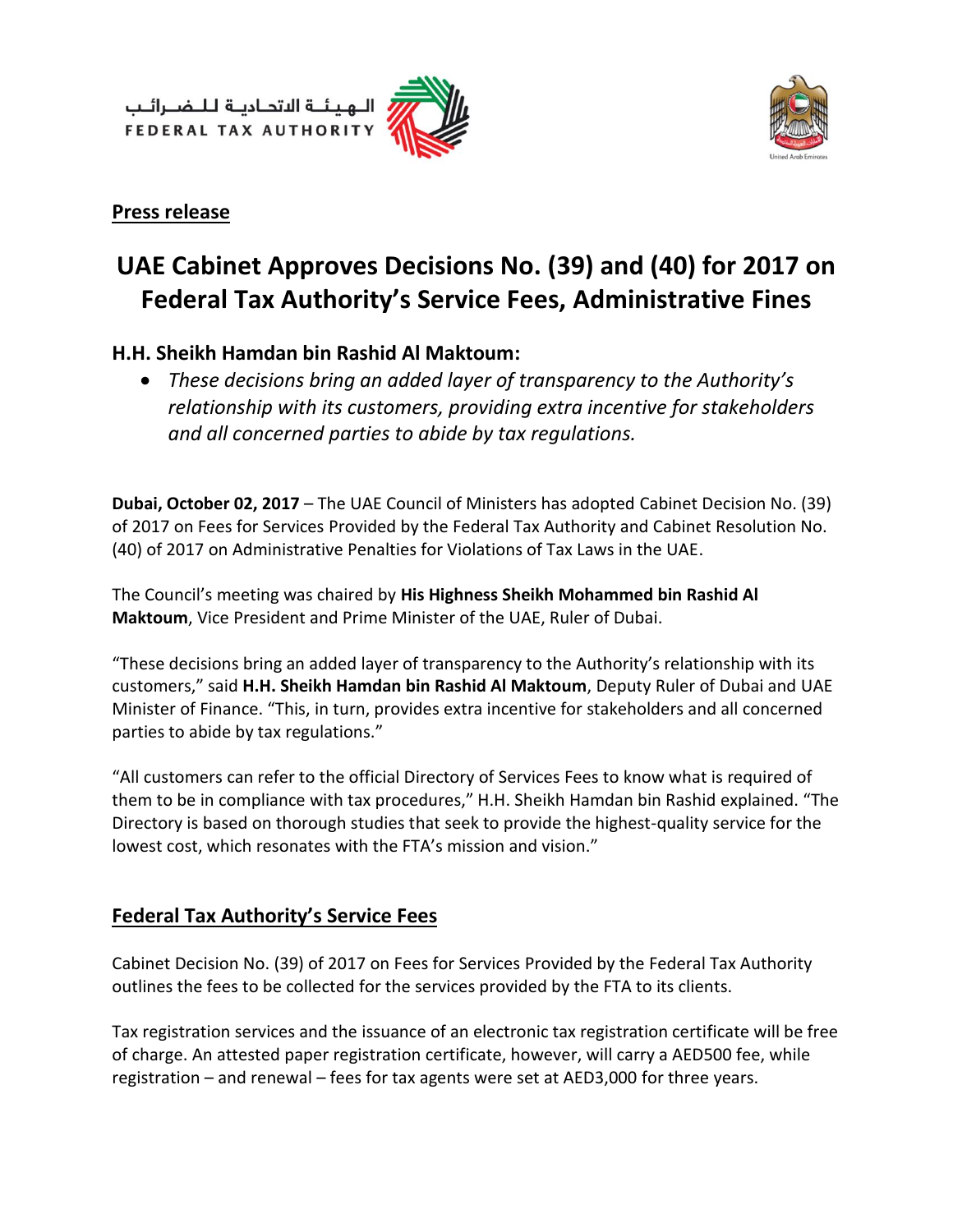الــهـيـئــة الىتحــاديــة لــلــضــرائــب<br>FEDERAL TAX AUTHORITY





The registration and renewal fee for an accounting software provider will be AED10,000 for one year, whereas registering a Designated Zone will cost AED2,000 per year. While there are no service fees associated with registering a Warehouse Keeper or issuing an electronic Warehouse Keeper registration certificate, an official printed certificate will cost AED500.

#### **Administrative Fines**

Cabinet Resolution No. (40) of 2017 on Administrative Penalties for Violations of Tax Laws in the UAE applies to all violations of Federal Law No. (7) of 2017 on Tax Procedures, Federal Decree-Law No. (7) of 2017 on Excise Tax, and Federal Decree-Law No. (8) of 2017 on Value-Added Tax (VAT). The Decision states that a fine must be no less than AED500 and no more than triple the value of the tax on the transaction in question.

Settling a fine in accordance with this decision does not exempt the taxable person from paying the due tax in accordance with the federal law no. (7) on tax procedures & the tax laws. The decision does, nonetheless, give said Person the right to appeal any Administrative penalties they've incurred according to the procedures in the Federal law no. (7) on Tax procedures.

| #            | <b>Description of Service</b>                              | Fee (AED)                  |
|--------------|------------------------------------------------------------|----------------------------|
| $\mathbf{1}$ | Issuing of an attested paper tax registration certificate. | (500) for each certificate |
| 2            | Listing of a Tax Agent in the Tax Agent Register.          | (3,000) for three years    |
| 3            | Renew Listing of a Tax Agent in the Tax Agent Register.    | (3,000) for three years    |
| 4            | Registration of Software provider with the Federal Tax     | $(10,000)$ for one year    |
|              | Authority.                                                 |                            |
| 5            | Renew registration of Software provider with the           | $(10,000)$ for one year    |
|              | Federal Tax Authority.                                     |                            |
| 6            | Registration of Designated Zone, in accordance with        | $(2,000)$ for one year     |
|              | the provisions of Federal Decree-Law No. (7) of 2017 on    |                            |
|              | Excise Tax.                                                |                            |
| 7            | Issuing of an attested paper Warehouse Keeper              | (500) for each certificate |
|              | registration certificate                                   |                            |

# **Directory of Federal Tax Authority's Service Fees**

# **Directory of violations and the Corresponding Administrative penalties**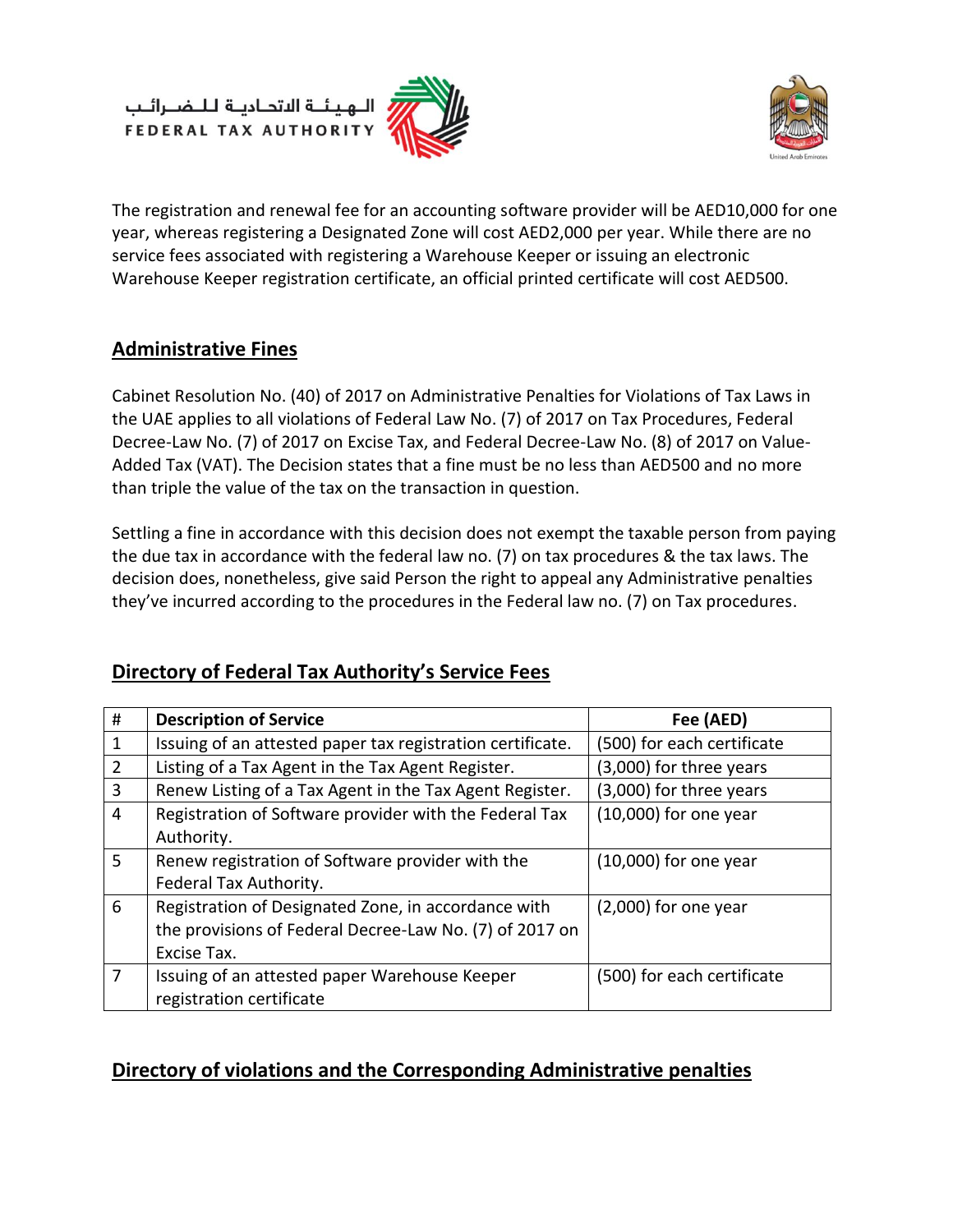



| Violations and Administrative Penalties related to the Implementation of the Federal Law No.<br>(7) of 2017 on Tax Procedures |                                                                                                                                                                                                                                                        |                                                                                  |
|-------------------------------------------------------------------------------------------------------------------------------|--------------------------------------------------------------------------------------------------------------------------------------------------------------------------------------------------------------------------------------------------------|----------------------------------------------------------------------------------|
| <b>Description of Violation</b>                                                                                               |                                                                                                                                                                                                                                                        | <b>Administrative Penalty (AED)</b>                                              |
| $\mathbf{1}$                                                                                                                  | The failure of the person<br>conducting Business to keep the<br>required records and other<br>information specified in Tax<br>Procedures Law and the Tax Law                                                                                           | (10,000) for the first time.<br>(50,000) in case of repetition.                  |
| $\overline{2}$                                                                                                                | The failure of the person<br>conducting Business to submit the<br>data, records and documents<br>related to Tax in Arabic to the<br>Authority when requested.                                                                                          | (20,000)                                                                         |
| 3                                                                                                                             | The failure of the Taxable Person to<br>submit a registration application<br>within the timeframe specified in<br>the Tax Law                                                                                                                          | (20,000)                                                                         |
| 4                                                                                                                             | The failure of the Registrant to<br>submit a deregistration application<br>within the timeframe specified in<br>the Tax Law                                                                                                                            | (10,000)                                                                         |
| 5                                                                                                                             | The failure of the Registrant to<br>inform the Authority of any<br>circumstance that requires the<br>amendment of the information<br>pertaining to his tax record kept by<br>Authority.                                                                | (5,000) for the first time.<br>(15,000) in case of repetition                    |
| 6                                                                                                                             | The failure of the person appointed<br>as a Legal Representative for the<br>Taxable Person to inform the<br>Authority of his appointment within<br>the specified timeframe. The<br>penalties will be due from the Legal<br>Representative's own funds. | (20,000)                                                                         |
| $\overline{7}$                                                                                                                | The failure of the person appointed<br>as a Legal Representative for the<br>Taxable Person to file a Tax Return<br>within the specified timeframe. The<br>penalties will be due from the Legal                                                         | (1,000) for the first time.<br>(2,000) in case of repetition within (24) months. |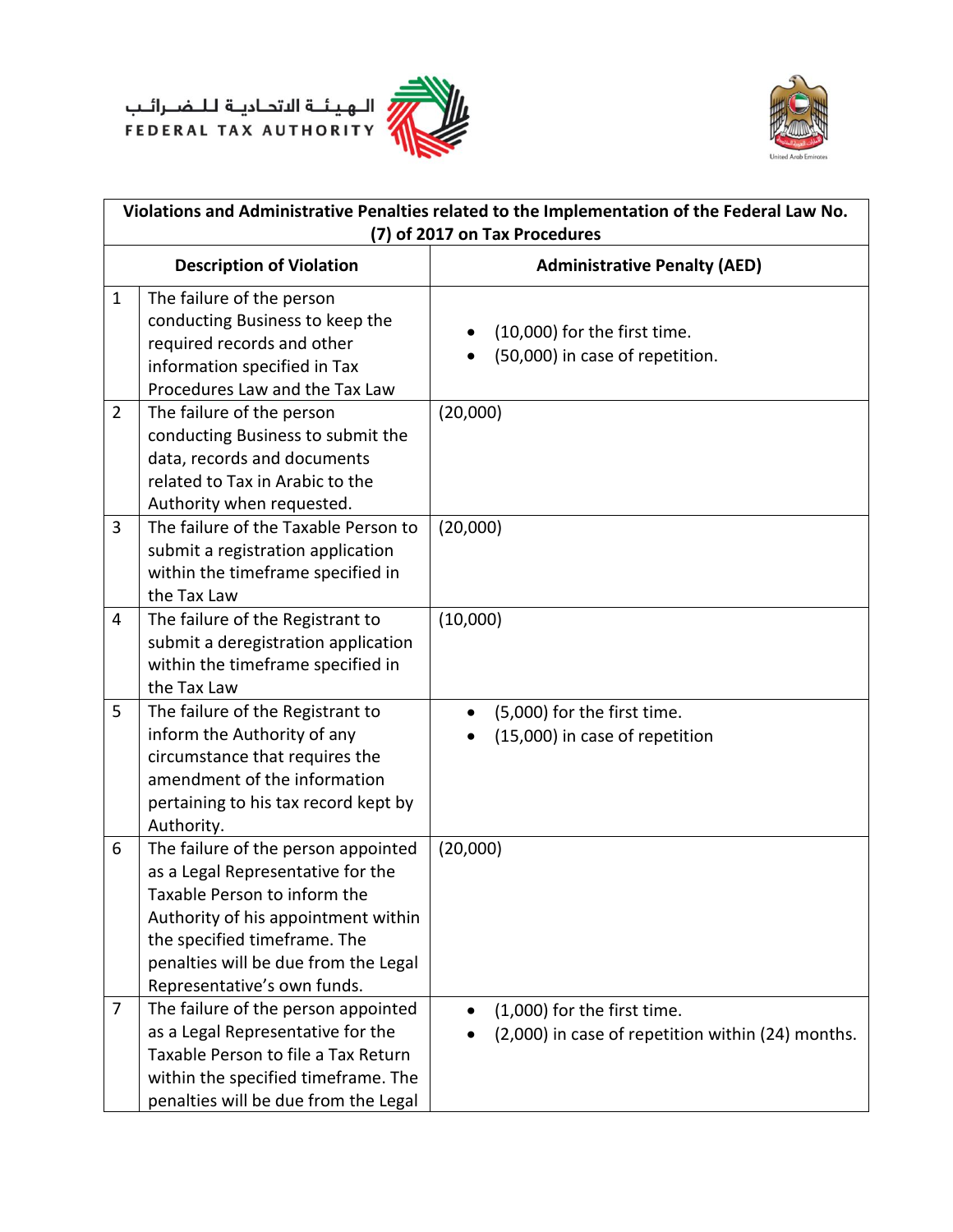



|    | Representative's own funds.                                                                                                                                                                        |                                                                                                                                                                                                                                                                                                                                                                                                                                                                                                                                                                                                                                                                                                                                                                                                                                                                                        |
|----|----------------------------------------------------------------------------------------------------------------------------------------------------------------------------------------------------|----------------------------------------------------------------------------------------------------------------------------------------------------------------------------------------------------------------------------------------------------------------------------------------------------------------------------------------------------------------------------------------------------------------------------------------------------------------------------------------------------------------------------------------------------------------------------------------------------------------------------------------------------------------------------------------------------------------------------------------------------------------------------------------------------------------------------------------------------------------------------------------|
| 8  | The failure of the Registrant to                                                                                                                                                                   | (1,000) for the first time.                                                                                                                                                                                                                                                                                                                                                                                                                                                                                                                                                                                                                                                                                                                                                                                                                                                            |
|    | submit the Tax Return within the                                                                                                                                                                   | (2,000) in case of repetition within (24) months.                                                                                                                                                                                                                                                                                                                                                                                                                                                                                                                                                                                                                                                                                                                                                                                                                                      |
|    | timeframe specified in the Tax Law.                                                                                                                                                                |                                                                                                                                                                                                                                                                                                                                                                                                                                                                                                                                                                                                                                                                                                                                                                                                                                                                                        |
| 9  | The failure of the Taxable Person to<br>settle the Payable Tax stated in the<br>submitted Tax Return or Tax<br>Assessment he was notified of,<br>within the timeframe specified in<br>the Tax Law. | The Taxable Person shall be obligated to pay a late<br>payment penalty consisting of:<br>(2%) of the unpaid tax is due immediately once<br>the payment of Payable Tax is late;<br>(4%) is due on the seventh day following the<br>deadline for payment, on the amount of tax<br>which is still unpaid.<br>(1%) daily penalty charged on any amount that<br>is still unpaid one calendar month following the<br>deadline for payment with upper ceiling of<br>$(300\%).$                                                                                                                                                                                                                                                                                                                                                                                                                |
| 10 | The submittal of an incorrect Tax<br>Return by the Registrant.                                                                                                                                     | Two penalties are applied:<br>1. Fixed penalty of:<br>(3,000) for the first time.<br>(5,000) in case of repetition<br>$\bullet$<br>2. Percentage based penalty shall be applied on<br>the amount unpaid to the Authority due to the<br>error and resulting in a tax benefit as follows:<br>(50%) if the Registrant does not make a<br>voluntary disclosure or he made the<br>voluntary disclosure after being notified<br>of the tax audit and the Authority has<br>started the tax audit process, or after<br>being asked for information relating to<br>the tax audit, whichever takes place<br>first.<br>(30%) if the Registrant makes the<br>voluntary disclosure after being notified<br>of the tax audit and before the<br>Authority starts the tax audit.<br>(5%) if the Registrant makes a voluntary<br>disclosure before being notified of the<br>tax audit by the Authority. |
| 11 | The Voluntary Disclosure by the                                                                                                                                                                    | Two penalties are applied:                                                                                                                                                                                                                                                                                                                                                                                                                                                                                                                                                                                                                                                                                                                                                                                                                                                             |
|    | Person/Taxpayer of errors in the                                                                                                                                                                   | 1. Fixed penalty of:                                                                                                                                                                                                                                                                                                                                                                                                                                                                                                                                                                                                                                                                                                                                                                                                                                                                   |
|    | Tax Return, Tax Assessment or                                                                                                                                                                      |                                                                                                                                                                                                                                                                                                                                                                                                                                                                                                                                                                                                                                                                                                                                                                                                                                                                                        |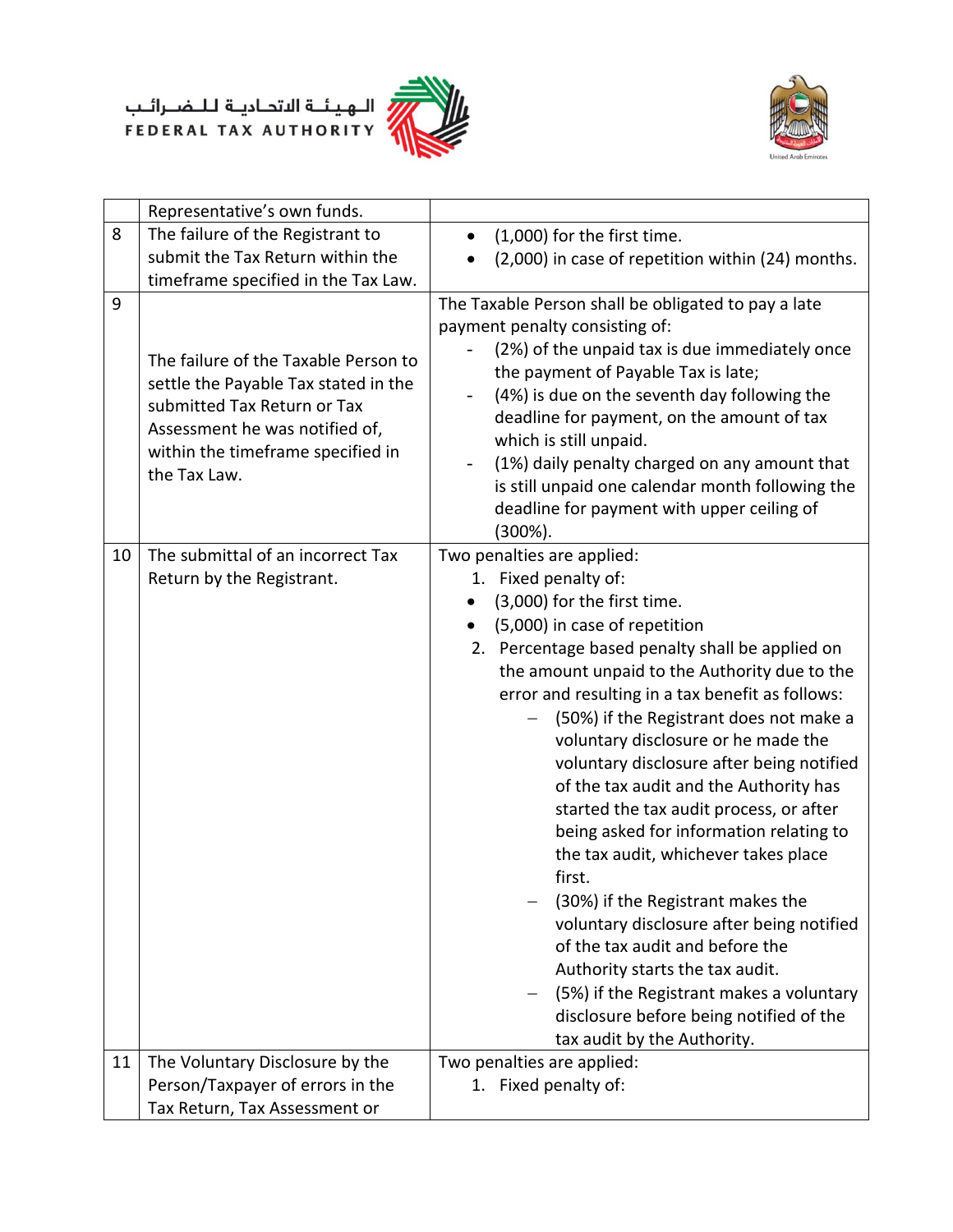# الهيئــة الاتحـاديــة لــلــضـــرائــب<br>FEDERAL TAX AUTHORITY





|    | Refund Application pursuant to<br>Article 10 (1) and (2) of the Tax<br>Procedures Law.                                                                                                                                                                                            | (3,000) for the first time.<br>(5,000) in case of repetition<br>2. Percentage based penalty shall be applied on<br>the amount unpaid to the Authority due to the<br>error and resulting in a tax benefit as follows:<br>(50%) if the Person/Taxpayer makes a<br>voluntary disclosure after being notified<br>of the tax audit and the Authority<br>starting the tax audit or after being<br>asked for information relating to the tax<br>audit, whichever takes place first.<br>(30%) if the Person/Taxpayer makes the<br>voluntary disclosure after being notified |
|----|-----------------------------------------------------------------------------------------------------------------------------------------------------------------------------------------------------------------------------------------------------------------------------------|---------------------------------------------------------------------------------------------------------------------------------------------------------------------------------------------------------------------------------------------------------------------------------------------------------------------------------------------------------------------------------------------------------------------------------------------------------------------------------------------------------------------------------------------------------------------|
|    |                                                                                                                                                                                                                                                                                   | of the tax audit but before the start of<br>the tax audit.<br>(5%) if the Person/Taxpayer makes<br>voluntary disclosure before being<br>notified of the tax audit by the<br>Authority.                                                                                                                                                                                                                                                                                                                                                                              |
| 12 | The failure of the Taxable Person to<br>voluntarily disclose errors in the Tax<br>Return, Tax Assessment or Refund<br>Application pursuant to Article 10<br>$(1)$ and $(2)$ of this the Tax<br>Procedures Law before being<br>notified that he will be subject to a<br>Tax Audit. | Two penalties are applied:<br>1. Fixed penalty of:<br>(3,000) for the first time.<br>$\bullet$<br>(5,000) in case of repetition<br>$\bullet$<br>(50%) of the amount unpaid to the Authority<br>2.<br>due to the error resulting in a tax benefit for<br>the Person/Taxpayer.                                                                                                                                                                                                                                                                                        |
| 13 | The failure of the Person<br>conducting Business to facilitate<br>the work of the Tax Auditor in<br>violation of the provisions of Article<br>(21) of the Tax Procedures Law.                                                                                                     | (20,000)                                                                                                                                                                                                                                                                                                                                                                                                                                                                                                                                                            |
| 14 | The failure of the Registrant to<br>calculate Tax on behalf of another<br>Person when the registered Taxable<br>Person is obligated to do so under<br>the Tax Law.                                                                                                                | The Registrant shall be obligated to pay a late payment<br>penalty consisting of:<br>(2%) of the unpaid tax is due immediately once<br>the payment of Payable Tax is late;<br>(4%) is due on the seventh day following the<br>$\qquad \qquad -$<br>deadline for payment, on the amount of tax<br>which is still unpaid.<br>(1%) daily penalty charged on any amount that                                                                                                                                                                                            |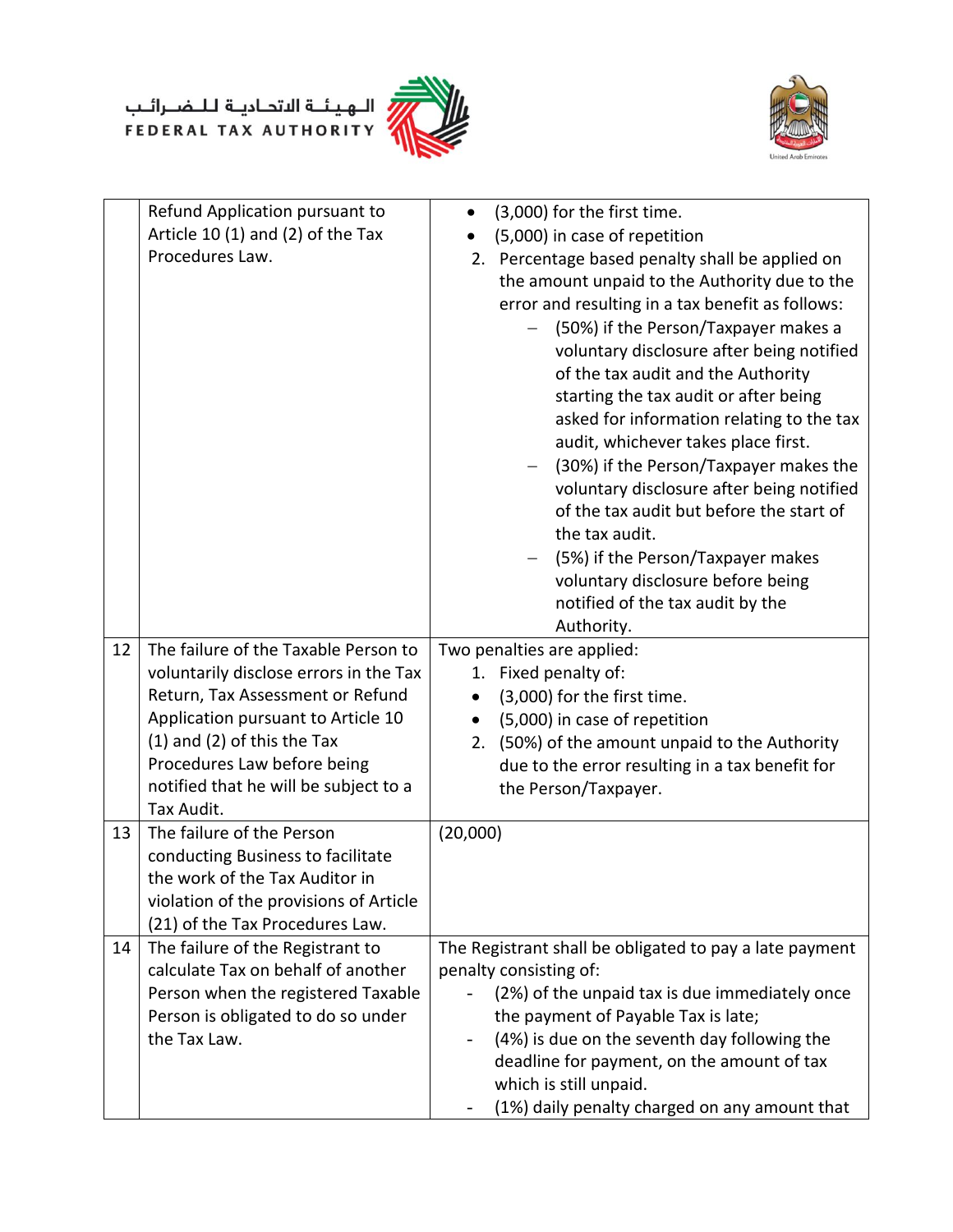



|    |                                                                                                             | is still unpaid one calendar month following the<br>deadline for payment with upper ceiling of<br>(300%). |
|----|-------------------------------------------------------------------------------------------------------------|-----------------------------------------------------------------------------------------------------------|
| 15 | A Person not accounting for any tax<br>that may be due on import of goods<br>as required under the Tax Law. | (50%) of unpaid or undeclared tax.                                                                        |

| Violations and Administrative Penalties related to the Implementation of the Federal Decree-<br>Law No. (7) of 2017 on Excise Tax                                                                                          |                                                                                                                                                          |  |
|----------------------------------------------------------------------------------------------------------------------------------------------------------------------------------------------------------------------------|----------------------------------------------------------------------------------------------------------------------------------------------------------|--|
| <b>Description of Violation</b>                                                                                                                                                                                            | <b>Administrative Penalty (AED)</b>                                                                                                                      |  |
| Failure by the Taxable Person to display prices<br>inclusive of Tax.                                                                                                                                                       | (15,000).                                                                                                                                                |  |
| Failure to comply with the conditions and<br>procedures related to transfer the Excise Goods<br>from a Designated Zone to another Designated<br>Zone, and the mechanism of processing and storing<br>of such Excise Goods. | The penalty shall be the higher of AED<br>(50,000) or (50%) of the tax, if any,<br>chargeable in respect of the goods as the<br>result of the violation. |  |
| Failure by the Taxable Person to provide the<br>Authority with price lists for the Excise Goods<br>produced, imported or sold thereby.                                                                                     | (50,000) for the first time.<br>(20,000) in case of repetition                                                                                           |  |

| Violations and Administrative Penalties related to the Implementation of the Federal Decree-<br>Law No. (8) of 2017 on Value Added Tax |                                                  |  |
|----------------------------------------------------------------------------------------------------------------------------------------|--------------------------------------------------|--|
|                                                                                                                                        |                                                  |  |
| <b>Description of Violation</b>                                                                                                        | <b>Administrative Penalty (AED)</b>              |  |
| Failure by the Taxable Person to display prices                                                                                        | (15,000)                                         |  |
| inclusive of Tax.                                                                                                                      |                                                  |  |
| Failure by the Taxable Person to notify the                                                                                            | (2,500)                                          |  |
| Authority of applying Tax based on the margin.                                                                                         |                                                  |  |
| Failure to comply with conditions and                                                                                                  | The penalty shall be the higher of AED           |  |
| procedures related to keeping the Goods in a                                                                                           | (50,000) or (50%) of the tax, if any, chargeable |  |
| Designated Zone or moving them to another                                                                                              | in respect of the goods as the result of the     |  |
| Designated Zone.                                                                                                                       | violation.                                       |  |
| Failure by the Taxable Person to issue the Tax                                                                                         | (5,000) for each tax invoice or alternative      |  |
| invoice or an alternative document when making                                                                                         | document.                                        |  |
| any supply.                                                                                                                            |                                                  |  |
| Failure by the Taxable Person to issue a Tax                                                                                           | (5,000) for each tax credit note or alternative  |  |
| Credit Note or an alternative document                                                                                                 | document.                                        |  |